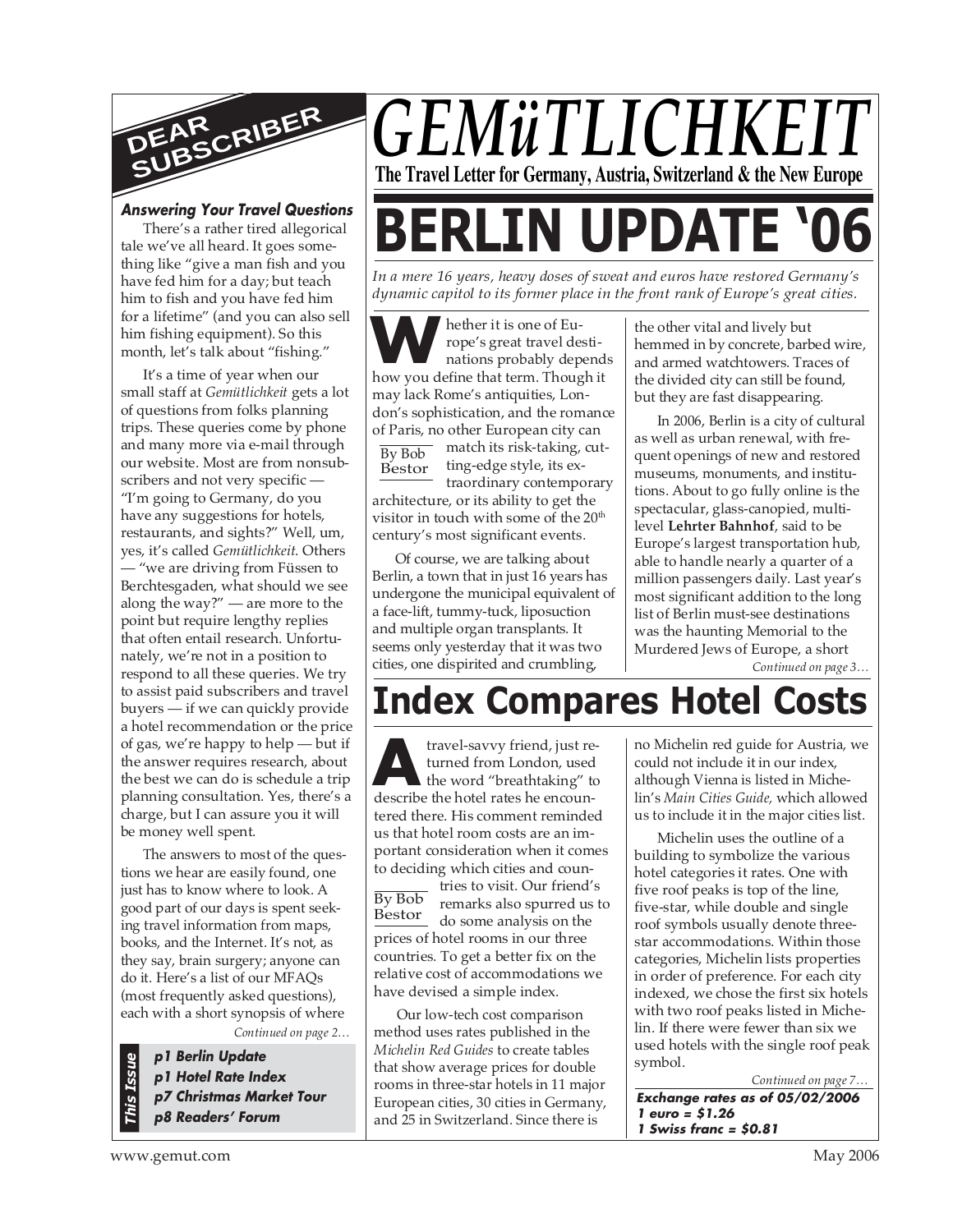#### *DEAR SUBSCRIBER Continued from page 1*

and how we search for answers.

**Can you recommend a hotel in….?** The number one MFAQ. First, check the hotel database at www.gemut.com. It lists over 900 properties we've personally inspected. Currently there are no descriptions in the database, but most have links to the hotel's website and/or are described in the archives (remember, you'll need the latest login ID and password — nbrl and 6710 this month — to access this info).

A wonderful hotel source we use every day is the *Michelin Red Guide* series. These books are available at www.travelessentials.com for 20 percent off, and when it comes to Europe travel, you won't make a smarter investment. Use the maps in the back of the book to pinpoint the best hotels and the best value hotels, but keep in mind Michelin only lists properties it recommends.

If you don't want to buy the book, most of the hotels Michelin rates can be found at www.viamichelin.com.

I would not rely too much on user-review websites like Tripadvisor, Expedia, or Fodor's. Many hotels have admitted offering incentives for positive reviews. On the other hand, joining an e-mail listserv of European travelers, such as Idyllchat (sign up at www.untours.com), is a good way to get travel advice from peers and share hotel finds.

Remember, many European hotels can be booked at www.gemut.com (click Hotel Bookings).

**How long a drive is it from A to B?**

#### **How far is it from A to B?**

#### **What is there to see along the way?**

For those who have Internet access, the answer to how far and how long is a snap. There are several websites, including www.mapblast.com and www.mapquest.com, that can quickly provide the basic info. The leading choice, however, is www.viamichelin.com. This is one of the Internet's most useful travel websites and an essential resource for the European auto traveler. Under Driving Directions simply enter your point A and point B cities and countries and click Ok. There isn't enough room here to fully describe the information provided by this process, but we'll hit some of the highlights.

First, Viamichelin asks if you want the shortest route, the quickest route, or the route recommended by Michelin. The product of the search is a map, plus a graphic display of the route with road types and route numbers, distances and driving times, and even the estimated cost of fuel for the trip. The user can zoom in on the route map for more detail or zoom out for more perspective. In addition to the overall map, the graphic route display contains links to segment maps showing where the route turns or changes to a different highway. All maps are "zoomable."

At the end of the graphic you can

click on the Hotels at Destination link to see a list of hotels; each with a photo, brief description in English, star rating, price, etc. All hotels are spotted on an accompanying map, making it easy for the user to see where they are in relation to the rest of the town or city.

Another useful link is Tourist Sights. Clicking it in a Frankfurt-Rothenburg search yields a list of 30 churches, monuments, castles, and museums, all spotted on a map of the region. There is a description, address, and a map for each sight. Since the sights shown are primarily at the destination, not along the route, you may want to do a series of searches between your departure city and towns along your overall route.

#### **How much is gas in Europe?**

Not so easy to find. When we launch the new www.gemut.com in about 30 days, we plan to show the current price of gasoline in Germany

#### *Continued on page 8…*

# **Using Gemütlichkeit**

• Hotel prices listed are for one night. Discounts are often available for longer stays.

• All hotel prices include breakfast unless otherwise noted.

• Local European telephone area codes carry the "0" required for in-country dialing. To phone establishments from outside the country, such as from the USA, do not dial the first "0".

#### **Logging on to Our Website**

Back issues in text format from January 1993, except for the most recent 12, are available free to subscribers only at www.gemut.com (click on "Members"). To access the issues, enter the user name and password published in this space each month. The new codes are:

User Name: **nbrl** Password: **6710**

| <b>May 2006</b>   | $\frac{N_{\text{O1. 20, No. 4}}}{M_{\text{O1. 2006}}}$ GEM $\ddot{u}$ TLICHKEIT | <b>HOTEL RESTAU</b>              |                    |
|-------------------|---------------------------------------------------------------------------------|----------------------------------|--------------------|
|                   | The Travel Letter for Germany, Austria, Switzerland & the New Europe            | <b>Rating Scale</b><br>Excellent | Scale<br>$16 - 20$ |
| <b>Duhlichare</b> | Robert H & Elizabeth & Rector                                                   | Above Average                    | $\ddagger$         |

| <b>Publishers:</b>                                                                                                                                                                                                                                                                                                                                                                                                           | Robert H. & Elizabeth S. Bestor  |  |  |  |
|------------------------------------------------------------------------------------------------------------------------------------------------------------------------------------------------------------------------------------------------------------------------------------------------------------------------------------------------------------------------------------------------------------------------------|----------------------------------|--|--|--|
| <b>Executive Editor:</b>                                                                                                                                                                                                                                                                                                                                                                                                     | Nikki Goth Itoi                  |  |  |  |
| <b>Senior Writer:</b>                                                                                                                                                                                                                                                                                                                                                                                                        | Jim Johnson                      |  |  |  |
| <b>Contributors:</b>                                                                                                                                                                                                                                                                                                                                                                                                         | <b>Tom Bross, Roland Reimann</b> |  |  |  |
| <b>Consulting Editor:</b>                                                                                                                                                                                                                                                                                                                                                                                                    | <b>Thomas P. Bestor</b>          |  |  |  |
| <b>Online Services:</b>                                                                                                                                                                                                                                                                                                                                                                                                      | <b>Kurt Steffans</b>             |  |  |  |
| <b>Subscriber Travel Services:</b>                                                                                                                                                                                                                                                                                                                                                                                           | Andy Bestor, Laura Riedel        |  |  |  |
| Gemütlichkeit (ISSN 10431756) is published 10 times each year by UpCountry<br>Publishing, 288 Ridge Road, Ashland OR 97520. TOLL FREE: 1-800/521-<br>6722 or 541/488-8462, fax: 541/488-8468, e-mail travel@gemut.com. Web<br>site: www.gemut.com. Subscriptions are \$67 per year for 10 issues. While<br>every effort is made to provide correct information, the publishers can make<br>no guarantees regarding accuracy. |                                  |  |  |  |
| <b>POSTMASTER: SEND ADDRESS CHANGES TO:</b><br>Gemütlichkeit, 288 Ridge Road., Ashland OR 97520                                                                                                                                                                                                                                                                                                                              |                                  |  |  |  |

# **Vol. 20, No. 4 HOTEL RESTAURANT RATING KEY**

| <b>Rating Scale</b><br>Excellent<br>Above Average<br>Average<br>Adequate<br>Unacceptable                                  | Scale<br>$16 - 20$<br>12 - 15<br>8 - 11<br>$4 -$<br>$\overline{7}$<br>3<br>0<br>$\overline{\phantom{a}}$ | <b>Restaurant Criteria</b><br>Food<br>Service<br>Atmosphere                                                                    | 65%<br>20%<br>15%                                                                   |
|---------------------------------------------------------------------------------------------------------------------------|----------------------------------------------------------------------------------------------------------|--------------------------------------------------------------------------------------------------------------------------------|-------------------------------------------------------------------------------------|
| <b>Hotel Rating Criteria</b><br>People/Service<br>Location/Setting<br>Guestrooms<br>Public rooms<br>Facilities/Restaurant | 30%<br>15%<br>30%<br>5%<br>20%                                                                           | <b>Value Rating</b><br><b>Outstanding Value</b><br>Very Good Value<br>Average Value<br><b>Below Average Value</b><br>A Rip-Off | <b>Scale</b><br>$17 - 20$<br>12 - 16<br>9<br>11<br>ä,<br>5 -<br>-8<br>O.<br>4<br>÷, |

#### **Special @Designation**

By virtue of location, decor, charm, warmth of management, or combination thereof, an especially pleasant establishment.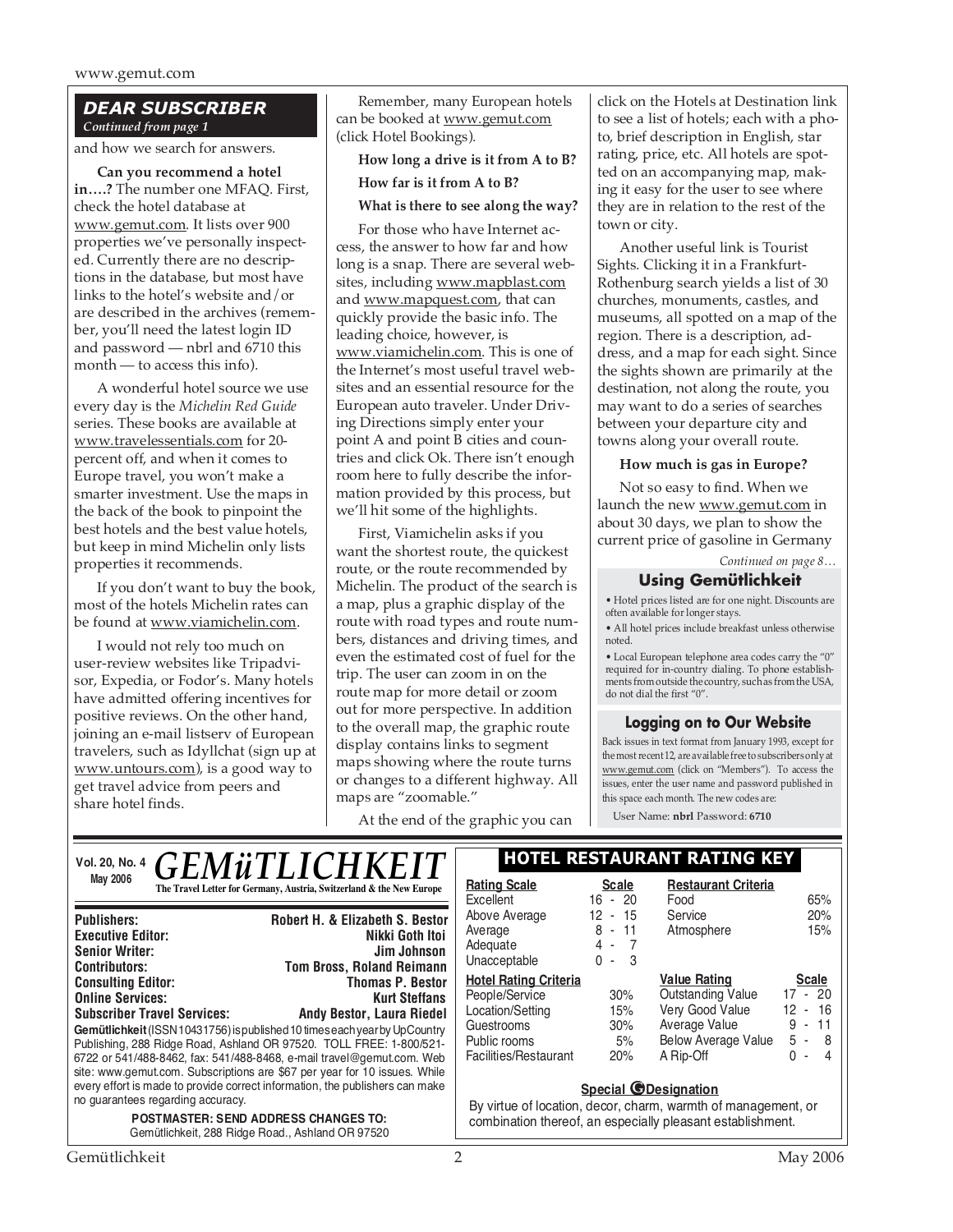### *BERLIN '06 Continued from page 1*

#### distance from the Brandenburg Gate.

Berlin is also a place of vast parks and waterways, nonstop nightlife, Germany's best shopping, and the finest and most varied cuisine of any city in our three countries. Best of all, its hotels and restaurants are priced lower than any major city in western Europe.

You may, however, want to avoid the city during World Cup time — June 9 to July 9 — especially during the final the week of July 9.

Here's a roundup of our suggestions for sights, hotels and restaurants.

#### Getting Around

Berlin is big and spread out. Plan to rely on its excellent rail and bus system. The **Berlin WelcomeCard** offers unlimited transportation for one adult and up to three children under 14, plus a discount of 25 percent or more to 120 cultural and sightseeing attractions. The 48-hour card is €16 and the 72-hour version costs €22. Sold at most train platforms.

A cheap, easy way to get to many Berlin sights is via the double-decker #100 bus that goes from the Bahnhof Zoo station to Alexanderplatz in the *Mitte*. It runs frequently, enabling sightseers to get on and off along the way at such attractions as the Kaiser-Wilhelm Memorial Church, the Siegessäule (Victory Column), the Tiergarten, Bellevue castle, the Reichstag, Brandenburg Gate, the Deutsche Staatsoper and St. Hedwigs Cathedral. Ride free with the Berlin WelcomeCard.

#### Sights, Activities

To give Berlin a fair shake, you'll need at least three full days. The following list of things to see is far from complete; we've left out dozens worthy of your time: **Charlotttenburg Palace**, the **Reichstag**, **Brandenburg Gate**, the **Gendarmenmarkt**, the **Tiergarten**, the **Zoo**, the **Transport and Technical Museum**, the **Olympic Stadium**, the **Airlift Memorial**, the **Dahlem Museums**, Berlin's rivers and lakes, and more.

• **Potsdamer Platz:** In the futuristic outdoor atrium, beneath the Sony

### **Berlin Basics**

**Population: 3,373,000** 

#### **Elevation:** 40 meters (131 feet)

**Tourist Information:** Berlin Tourism Marketing North American, Convention & Visitors Bureau, tel. 818-385-0631, fax 818-385-0632, berlintourimpr@adelphia.net, www.berlin-tourist-information.com

#### In Berlin:

Europa Center, Budpester Str. Brandenburg Gate, south wing Tegel Airport, opposite Gate 0 KaDeWe, Reisecenter, ground floor

#### **Driving Distances:**

| Dresden   | 123 miles 193 km |
|-----------|------------------|
| Frankfurt | 337 miles 539 km |
| Hamburg   | 182 miles 291 km |
| Munich    | 365 miles 584 km |
| Prague    | 219 miles 350 km |
| Vienna    | 422 miles 675 km |

**Boat Trips**: A large choice of excursions is available on the Havel, Wannsee, Tegeler See, Spree, Möggelsee, Landwehrkanal, Dahme and other Berlin waterways.

Wassertaxi-Stadtrundfahrten does one hour trips from Zeughaus/Dom. Contact: tel. +49/030/65 88 02 03, www.berlinerwassertaxis.de. Stern und Kreis offer a variety of boat tours. Contact: tel. +49/030/ 53 63 60-0, www.sternundkreis.de, info@sternundkreis.de

building's lofty dome, it's hard to imagine that early in the 20<sup>th</sup> century this ground was Berlin's Times Square, and just a few years ago was a vacant lot in no-mans-land between the two Berlins.

• **Kurfürstendamm:** This wide, tree-shaded boulevard is a fascinating stroll day or night and Berlin's best shopping street.

• **KaDeWe's Food Floor:** Europe's largest food hall: 400 kinds of bread; 1,200 varieties of sausage, bacon, and ham; 1,300 cheeses, and dozens of places to have lunch. A magnificent display of food and drink. Tauentzienstr. 21-24

• **Memorial to the Murdered Jews of Europe:** On the site of Hitler's chancellery, a block south of the Brandenburg Gate, this unique monument effectively communicates, without explanatory signage, a sense of unease and loss.

• **Topography of Terror:** There are only remnants of the foundation of the former Gestapo and SS headquarters. Powerful, nonetheless. Niederkirchnerstrasse 8

• **Soviet Memorial:** Dedicated to the Soviet soldiers lost in the 1945 Battle of Berlin. Before 1989, every Western tour bus was required to stop at this outlandish but moving monument in Treptow Park. The soldiers' remains rest in mass graves around the principal monument. Under terms of the unification, Germany continues to maintain this and other Soviet memorials on German soil.

• **Mercedes Welt am Salzufer:** Yes, it's a new car showroom, but probably unlike any you've ever seen. The five-story, steel and glass, atrium-style building encloses two restaurants, a private club with indoor climbing wall and racquet ball courts, and, of course, all those gleaming Mercedes Benz cars, new and rare vintage models; some suspended by long cables from overhead steel girders. Enjoy a wurst and a beer while watching CNN on highdefinition TV in the informal main floor restaurant. Salzufer 1, off Strasse des 17. Juni, near the Tiergarten S-Bahn station

• **Jewish Museum:** The focus here is not on the Holocaust, as one might assume, but on Jewish life in Germany. Plan for at least half a day and don't, as we did, spend too much time on the early exhibits. There is much to see and you can wear yourself out before you've been through half of it. Museum personnel are extraordinarily helpful. Expect security measures upon entry. There is an excellent, reasonably-priced restaurant. Admission is inexpensive: €5 for adults and €2.5 for seniors. Lindenstrae 9-14, +49/030/25993 300, fax 25993 409, info@jmberlin.de, www.juedisches-museum-berlin.de

• **Checkpoint Charlie Museum:** Not-to-be-missed documentation of the history of the Berlin Wall and the many East-to-West escape attempts. One of the few sections of the Wall still standing can be reached from here via Zimmerstrasse. Checkpoint Charlie Museum, 43-44 Friedrichstrasse. Admission €9.5, students €5.5 (25 percent discount with WelcomeCard), www.mauermuseum.de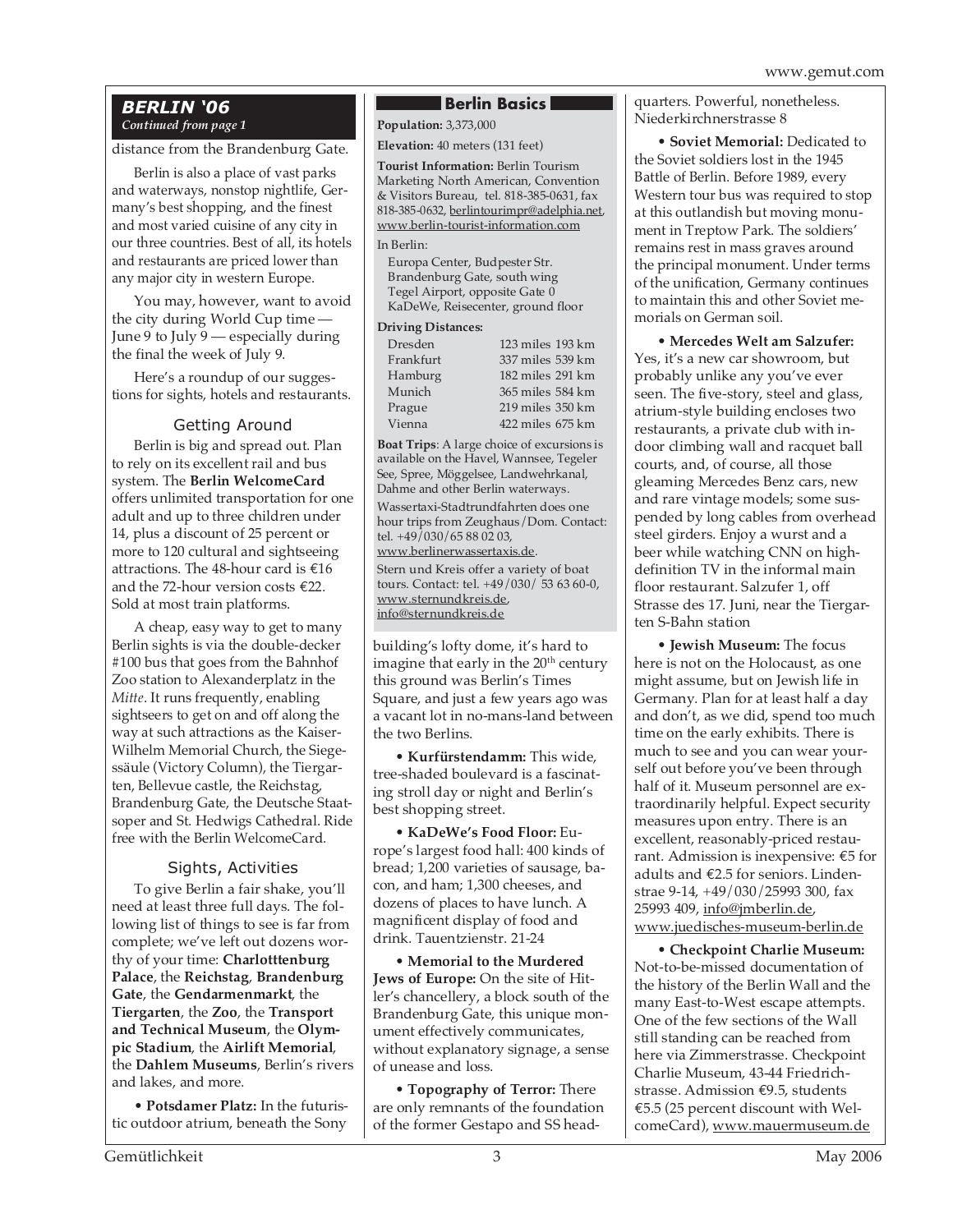**• More Museums:** No one should miss the **Pergamon** and its thousands-of-years-old antiquities, the most spectacular being the Pergamon Altar and the Ishtar Gate.

See Raphaels and Vermeers at the **Gemäldegalerie** and then go next door on the same entrance ticket to view far-out modern stuff in the **Neue Nationalgalerie**.

Movie-goers will enjoy the **Berlin Film Museum** in the Sony Center at Potsdamer Platz. The Marlene Dietrich exhibit, which changes every six months, is part of the larger Dietrich collection of some 3,500 items.

• **Friedrichstadtpalast**: This surprisingly spectacular Las Vegas-style revue in the *Mitte* is a pleasant leftover from communist times, when tickets rewarded favored party apparatchiks. There are acrobats, a full orchestra, singers, dancers, opulent costumes, and elaborate stagecraft that includes a retractable, mermaidfilled glass swimming pool arising from the center of the stage. Even the cheap seats have good sightlines. Friedrichstrasse 107, tel. +49/030/23 26 23 26, fax 23 26 23 23, tickets@friedrichstadtpalast.de

• **Ballhaus Mitte**, an atmospheric, chandeliered ballroom in a prewar building in the *Mitte*, delivers the sort of entertainment Berlin is famous for. This off-beat restaurant/night club serves dinner with a variety of live music. Depending on when you're there, it could be Argentine Tango, American Swing, or Vienna *lieder* (songs). The Pasta Opera, scheduled about once a month (more frequently in summer), combines a multi-course Italian dinner with popular operatic arias sung by costumed performers (see video clips at www.pastaopera.de). Ballhaus Mitte, Auguststr. 24, www.ballhaus.de

• **Loxx Miniatur Welten Berlin** claims to be the largest model railway in the world. Computer-operated trains, trams, cars, trucks, buses, and even airplanes, relentlessly move through a vast scale model of the city of Berlin laid out over a 2,500 square meter space. The landscape presents hundreds of familiar scenes and buildings, including the Reichstag,

# **20 Examples of Great Post-Wall Architecture**

*The period 1990 to 2006 brought the world's leading architects and builders to Berlin. Here, in our opinion, are 20 of the best examples of their work.*

1. **Apartment houses,** Nöldnerstrasse 1, 6- 7, Werner Wöber, 1996

2. **Sony Area of Potsdamer Platz**, Potsdamer Platz/Bellevuestrasse, Helmut Jahn, 2000

3. **Reichstag Dome**, Scheidermannstrasse/Ebertstrasse, Sir Norman Foster, 1999

4. **Interior DZ-Bank Haus**, Pariser Platz 3, Frank O Gehry, 2000

5. **British Embassy**, Wilhelmstrasse, Michael Wilford, 2000

6. **Office, Residential & Commercial Buildings**, Linkstrasse, Sir Richard Rogers, 1998

7. **German Museum of Technology**, Trebbiner Strasse 10-15, Ulrich Wolff, Helge Pitz, 2001

8. **Jewish Museum**, Lindenstrasse 14, Berlin-Kreuzberg, Daniel Libeskind, 1999

9. **Austrian Embassy**, Tiergartenstrasse 12-14/Stauffenbergstrasse 1-3, Hans Hollein, 2000

the Brandenburg Gate, Alexanderplatz TV tower, the Zoologischer Garden, Hackescher Markt, railway stations, airports, harbor installations, military facilities, and, of course, dozens of streetcars, regional and longdistance trains, steam trains, highspeed ICE (Intercity-Express) trains, as well as a computer-controlled motor traffic system with cars, trucks and busses. Adult admission is €7.5, €4 for children 9-14, and €2 for kids under 9. Meinekestrasse 24 (Passage), info@loxx-berlin.de, www.loxxberlin.de

# Bike and Walking Tours

The flat topography of Berlin is well-suited to bicycling. The routes traveled by **Fat Tire Bike Tours** are almost exclusively on bike paths and roads with less traffic. Guides are native English speakers. Fat Tire offers a 4.5-hour City Tour that includes most of the major sights including the Reichstag, Soviet War Memorial, Potsdamer Platz, Unter den Linden, Hitler's Bunker, Topography of Terror, Brandenburg Gate, parks, beer gardens, and more. The Wall Tour focuses on the city's Cold War history, and enhances the visited locations with tales of escape and

10. **Ku'damm-Eck**, Kurfürstendamm 227- 228/Joachimstaler Strasse, von Gerkan, Marg & Partner, 2001

11. **Ku' 70**, Kurfürstendamm 70, Helmut Jahn, 1994

12. **Estrel Residence Hotel,** Sonnenallee 225, Hennes + Tilemann, 1995

13. **Residential and Commercial Buildings**, Brunnenstrasse 111, Josef Paul Kleihues, 1998

14. **Baumschulweg Crematorium**, Baumschulweg, Berlin-Treptow, Axel Schultes, 1998

15. **Quarter Schützenstrasse**, Schützen/ Markgrafen/Zimmer/Charlottenstrasse, Aldo Rossi, 1997

16. **Quartier 206**, Friedrichstrasse 71-74, Pei, Cobb, Freed & Partners, 1996

17. **German Historic Museum**, I. M. Pei with Eller + Eller, 2003

18. **Marie-Elisabeth Lüders-Haus**, Schiffbauerdamm, Stephan Braunfels, 2004

19. **Mercedes Welt**, Salzufer 1, near Tiergarten S-Bahn, Lamm, Weber, Donath, 2000

20. **Swimming-and Bikingstadium**, Landsberger Allee, Paul-Heyse-Strasse, Dominique Perrault, 1997

espionage. Cost including bike, insurance, and guide is €20 for adults and €17 for seniors and students. Reservations not necessary, just show up. Tours start under the giant TV tower at Alexanderplatz. If you want a bike but no tour, rentals are €7 for a halfday and €12 for a full day. Fat Tire Bike Tours, Panorama Strasse 1a, tel. +49/030/24 04 79 91, info@fattiretoursberlin.com, www.fattiretoursberlin.com

**Original Berlin Walks** offers theme-based tours, all in English, including its basic Discover Berlin which costs €12 with the Berlin WelcomeCard and takes four hours. Other tours are Jewish Life in Berlin, Infamous Third Reich Sites, Sachenhausen Concentration Camp Memorial Tour, and "Discover Potsdam. Private tours can also be arranged. Some tours may require a pass for public transportation. Original Berlin Walks, tel. +49/030/301 9194, office@berlinwalks.de, www.berlinwalks.de

**Insider Tours** offers Famous Insider Tour, Wall Tour, Third Reich Tour, and a Pub Crawl. Prices from €9 to €12. Tours take from three to five hours.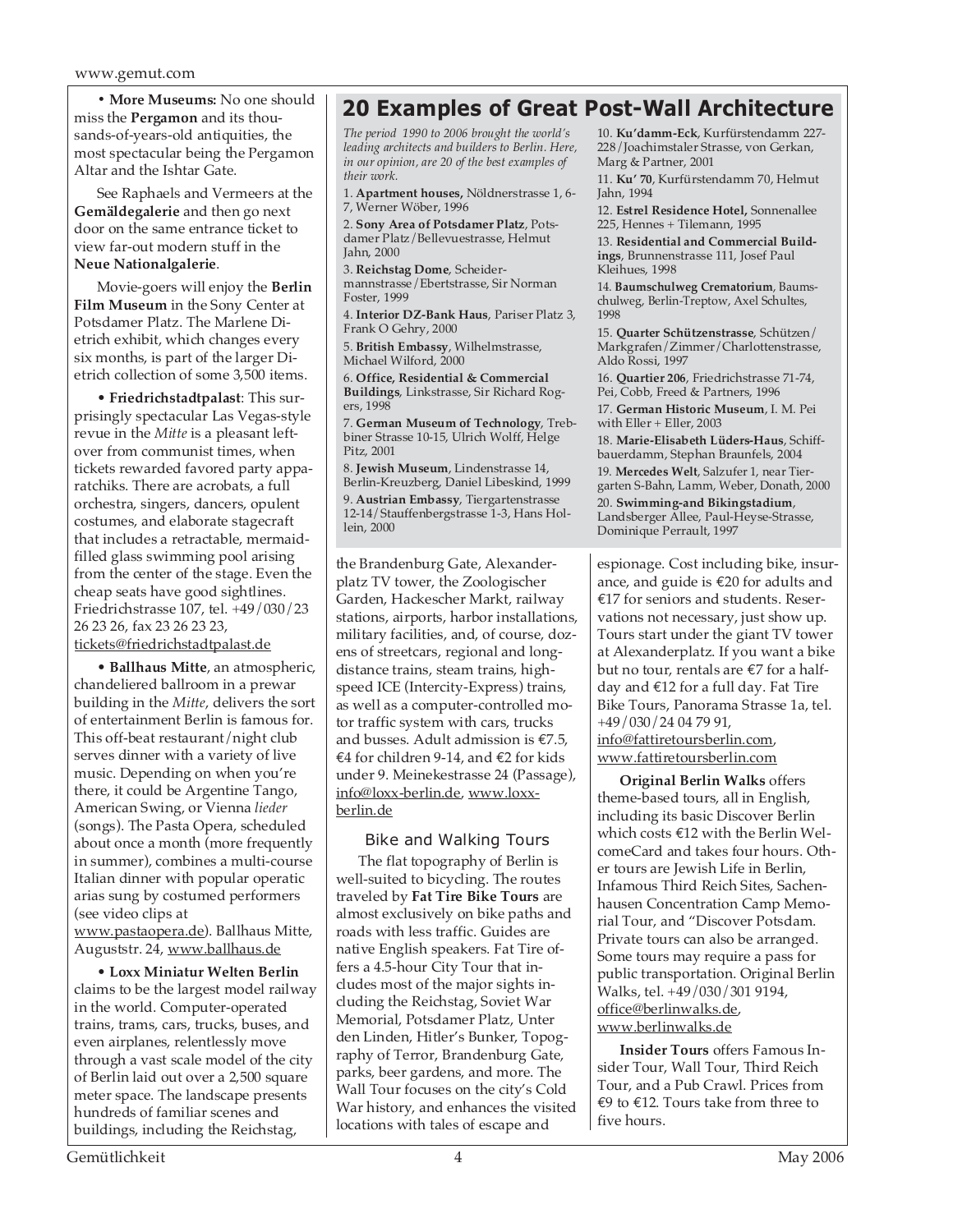# **Lodging**

The glut of hotels in Berlin makes for some of Europe's best rates. And for those who don't mind impersonal, formulaic chains, extraordinary bargains are sometimes available at Priceline.com. The excellent website, Biddingfortravel.com, reports successful bids in the \$55 to \$85 range for **Top Hotel Alsterhof**, **Mercure Hotel Berlin An Der Charité**, even the **Marriott Berlin**.

Where to headquarter — east or west — is an important question for every visitor. Most of the sightseeing is now in the east, where there are now many good hotels and an increasing number of good restaurants. Still, there are no east neighborhoods that offer the diversity of dining and shopping available in our preferred location, Charlottenburg, specifically its Savignyplatz district and the...

# Art Nouveau

There are more luxurious hotels, and less expensive ones, but Art Nouveau's combination of charm, comfort, value, location, and warmth of welcome, place it at the top of our list of recommended Berlin hotels.

Both personally, and in the way they manage their hotel, owners Christine and Gerd Schlenzka typify the *avant garde* Berlin style that permeates the city's culture, especially its art and architecture. They are tuned to what's happening and enjoy directing guests to off-beat art exhibits, interesting shops, and their latest restaurant finds. It is therefore no surprise that they have built a sophisticated, loyal clientele from throughout the world.

Light and airy guestrooms in the prewar building have hardwood floors, high-ceilings, and tall windows. Furnishings and art have been carefully chosen by Frau Schlenzka. The pleasant common room, with its Berlin skyline view, is a cheery spot for the ample breakfast buffet, or to end the day with a beverage from the honor bar.

The neighborhood is full of good restaurants and interesting shops.

This an extraordinary family-run, city hotel.

Hotel Art Nouveau, Leibnizstrasse 59, 10629 Berlin, tel. +49/030/32 77 44 0, fax 32 77 44 40, info@hotelartnouveau.de, www.hotelartnouveau.de, doubles from €110 (discount for *Gemütlichkeit* readers)

# Brandenburger Hof

The small, stylish, Bauhaus-influenced Brandenburg Hof is our choice over the city's bigger, better-known luxury stops such as the Adlon, Four Seasons, Grand Hyatt, and Kempinski. The gorgeous guestrooms offer a mix of contemporary and traditional design with natural oak surfaces, white walls, and designer furnishings. With heavy soundproofing and silent radiant floor heating, they are unusually well protected from outside noise. Although conveniently located in the heart of the west, not far from the Kurfürstendamm, this is a lovely, quiet retreat.

Eislebener Strasse 14, D-10789, tel. +49/030/214050, fax 21405100, info@brandenburger-hof.com, www.brandenburger-hof.com, doubles from €240

# Bleibtreu

Artsy, elegant hotel in the Ku'damm and Savignyplatz area. Imaginative design and appointments make the small guestrooms seem bigger than they actually are. An interesting, city hotel with charm, but prices seem out of line. Nearby Hotel Art Nouveau has much larger rooms at a lower price.

Bleibtreustrasse 31, D-10707, tel. +49/ 030/884740, fax 88474444, info@bleibtreu.com, www.bleibreu.com, doubles from €152

# Q!

Minimalism with attitude. The "we're so cool" manner of the hired help detracts substantially from this otherwise appealing quiet, Savignyplatz neighborhood hideaway. We like the spare décor and furnishings but *gemütlichkeit* is missing. A hotel so "in" there's no sign out front.

Knesebeckstr. 33-34, D-10623, Berlin, tel. +49/030/818 2570, fax 81 82 5777, info@loock-hotels.com. www.loockhotels.com, doubles from €170

#### Domus

Just a five-minute walk from the Ku'damm, the Domus ranks just behind the Art Nouveau in the midprice category. It offers 73 spacious, spotlessly maintained guestrooms in an upscale neighborhood with a nice selection of restaurants. Off-street parking available.

Uhlandstrasse 49 , D-10719, tel. +49/ 030/8803440, fax 88034444, *info@hotel-domus-berlin.de*, www.hotel-domus-berlin.de, doubles from €115

# Carmer 16

On a quiet street at the eastern edge of the Savignyplatz neighborhood, not far from the Ku'damm, the Carmer offers a good location and inexpensive accommodations. Rooms are spacious and well-equipped.

Carmer Strasse 16, D-10623, tel. +49/ 030/311 00 500, fax 311 00 510, office@berlin.nethotels.com, doubles from €89

# Gendarm

Splendid location among the great buildings of the *Mitte's* Gendarmenmarkt. The 27 guestrooms are deco-

# **Key Websites for the Traveler**

**• www.gemut.com** Gateway site for travelers to Germanic Europe, including car rental, rail passes, hotel bookings, traveler feedback, travel tips, and past issues (free access to back issues for subscribers; see log-on info on page 2).

**• www.viamichelin.com** The Michelin database of hotels and restaurants, plus great interactive trip planning tools

**• www.travelgearnow.com** Guidebooks, maps, travel accessories, luggage, all at 10 percent off for subscribers

**• www.webflyer.com** Informative frequent-flyer forums make this a must for air travelers

**• bahn.hafas.de/bin/query.exe/en** German rail website, with train schedules throughout Europe, as well as Germany

**• www.sbb.ch/index\_e.htm** Swiss and European rail schedules

**• www.ski-europe.com** Top Web resource for skiers with much data on Alpine resorts

**• www.myswitzerland.com** Website of Switzerland's national tourist authority

**• www.germany-tourism.de** Germany's national tourist authority

**• www.austria.info/us** Austria's national tourist authority

**• www.historicgermany.com** Website for an alliance of historic German cities

**• www.thetravelinsider.info** Info on electronic devices used by travelers — cell phones, computers, etc.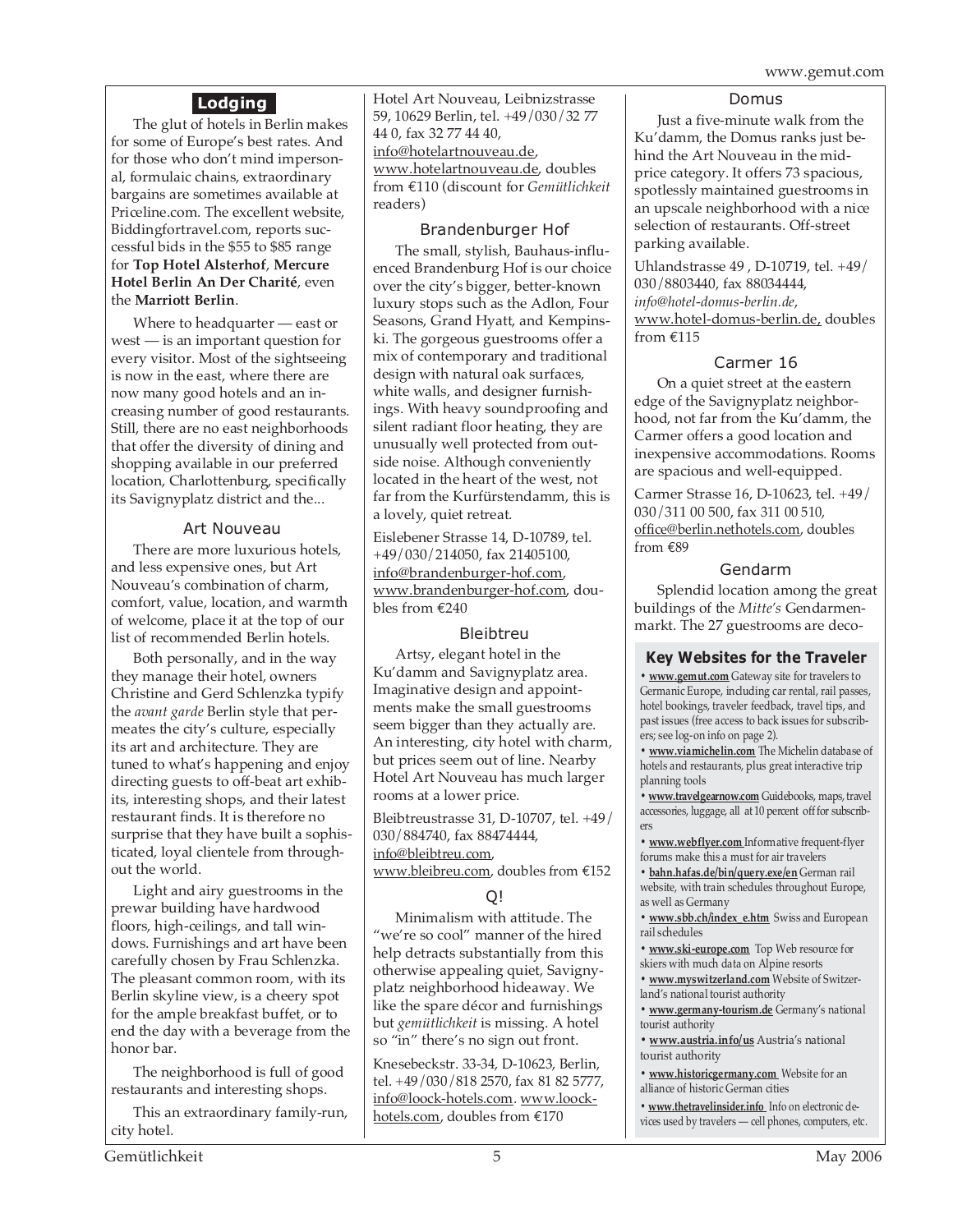rated in a sort of restrained Laura Ashley style. Has a loyal following.

Charlottenstrasse 61, D-10117, (Berlin-Mitte), tel. +49/030/20 60 66 0, fax 20 60 66 66, doubles €154

### Luisenhof

This 27-room townhouse-style hotel is an elegant oasis in what is still a rather drab east Berlin neighborhood. For this level of comfort you'll pay more west of the Brandenburg Gate. Most of the *Mitte's* attractions are within walking distance. Otherwise the Heinrich-Heine (U8) underground station is only a couple of blocks away.

Köpenicker Str. 92, D-10179 tel. +49/ 030/ 246 28 10, fax 246 28 160, info@luisenhof.de, www.luisenhof.de, doubles from €119

# Märkischer Hof

Just north the Spree river, convenient to most *Mitte* sights, the Märkischer Hof offers adequate accommodations with *en suite* toilet and shower. Rooms have minibar, radio, TV, and phone. Parking available.

D-1011, Linienstrasse 133, tel. +49/ 030/2827155, fax 2824331, service@maerkischer-hof-berlin.de, www.maerkischer-hof-berlin.de, doubles from €59

#### Luxury in the Suburbs Schlosshotel im Grunewald

A few years ago, at a cost of more than \$.5 million per room, German designer Karl Lagerfeld breathed new life into what is now Berlin's finest hotel. Combining great charm with authentic luxury, the Schlosshotel sits on manicured grounds behind high walls and a gated entrance in the city's neighborhood of great houses, the Grunewald. Unfortunately, the city center is 15-20 minutes away by public transport. Among the five best hotels ever rated by *Gemütlichkeit*. Brahmsstrasse 10, D-14193 Berlin, tel. +49/030/895 840, fax 8958 4800, info@schlosshotelberlin.com, www.schlosshotelberlin.com, dou-

bles from €209 **Food**

# Restaurant Florian

Since our first visit some 15 years ago, Florian has become a guidebook staple. Happily, there's been no adverse effect on the wonderful southern German dishes like tender *Ochsenbrust* (boiled beef), rich *Sauerbraten*, housemade *Spätzle* or breaded cauliflower. Clientele is an interesting mix of neighborhood locals, arty types, Berlin yuppies, and, of course, tourists. Fine people watching. Reserve prior to your Berlin arrival via the restaurant's website. No credit cards. Florian, Grolmanstr. 52, D-10623, Berlin, tel. +49/030/313 91 8, www.restaurant-florian.de

### Restaurant 44

Among the town's top culinary bargains are the exquisite,  $€21$ , threecourse, lunches created in the kitchen of this sleek Swissotel eatery by chef Tim Raue. Last year, Gault Millau gave Raue its Rising Star award. We concur. Each dish has the look and taste of fine art. Augsburger Str. 44 (across from Caf Kranzler), tel. +49/ 030/220100,

emailus.berlin@swissotel.com, www.swisshotel.com

# Wegner & Lutter

Ebony wood trim, brass rails, and friendly service, create a cozy, clubby charm. Try braised-then-baked lamb chops in a richly intense red wine sauce; fall-over-the-plate Wiener Schnitzel, or perhaps calves liver with *Spargel* sprinkled with crunchy bread crumbs in butter. Main dishes €13-19. Caution: Berliners who should know say the food at the Gendarmenmarkt Wegner & Lutter doesn't measure up to the Schlüterstrasse W&L and has different ownership and management. Schlüterstr. 55, tel. +49/030/881 34 40, lutterundwegner@gmx.de, www.restaurantlutterundwegner.de

# Tavola Calda

Tiny neighborhood favorite that typifies the diversity and quality of Berlin restaurants. Top-notch calves liver, fresh fish, and, of course, pasta. Friendly service in a small dining room that's often still full at 11:30pm — always a good sign. It's handy, too, to the Hotel Art Nouveau. Main dishes €15-22. Book ahead. Leibnizstr. 45, tel. +49/030/3241048

# Restaurant Diekmann

This slick little bistro near the Ku'damm has successfully inserted itself into that hard-to-locate slot between the expensive, fussy restaurants to which Michelin likes to award stars, and the traditional meat and potatoes places. Three-course menus in the €35 to €45 range. Good spot for an upscale dining experience where the bill won't make you lightheaded. Meinekestrasse 7, 10719 Berlin Charlottenburg, tel. +49/030/883 33 21, meineke@j-diekmann.de, www.j-diekmann.de

# Die Zwölf Apostel

Inexpensive, but above average Italian food served in rooms that are more Sistine Chapel than Berlin restaurant. Opulent wall and ceiling frescos. Good pasta, fresh salads, and large, delicious pizzas. Try the osso buco (€14). Business lunch for €6.

There are two Apostles, one near Savignyplatz (open 24-hours) and another in the *Mitte* among a row of antique shops. Live piano music after 9pm at the Georgenstrasse location. No credit cards. Georgenstrasse 2, tel. +49/030/201 0222, & Bleibtreustrasse 49, tel. +49/030/312 1433, www.12 apostel.de

# Filou

Brick walls, candlelight, large vases of fresh flowers, and polished bare wood tables, set the mood in this delightful, moderately-priced, Italian restaurant on Bleibtreustrasse near Savignyplatz. Main dishes, served in deep stoneware plates, range from €12 for pasta to €28 for the fivecourse menu. Try the antipasti plate followed by pasta with wild mushrooms and sautéed seafood. Bleibtreustr. 7, tel. +49/030/313 5543, fax 8867 5437, info@filou-berlin.de

# Paris Bar

No guidebook worth its salt fails to mention Berlin's best-known postwar watering hole and its uppercrust habitués. Touristy? For sure, but still a great scene and the French bistro food is reliable. Main dishes €20-25. Try the oysters. Kantstrasse 152, tel. +49/030/3138052, www.parisbar.de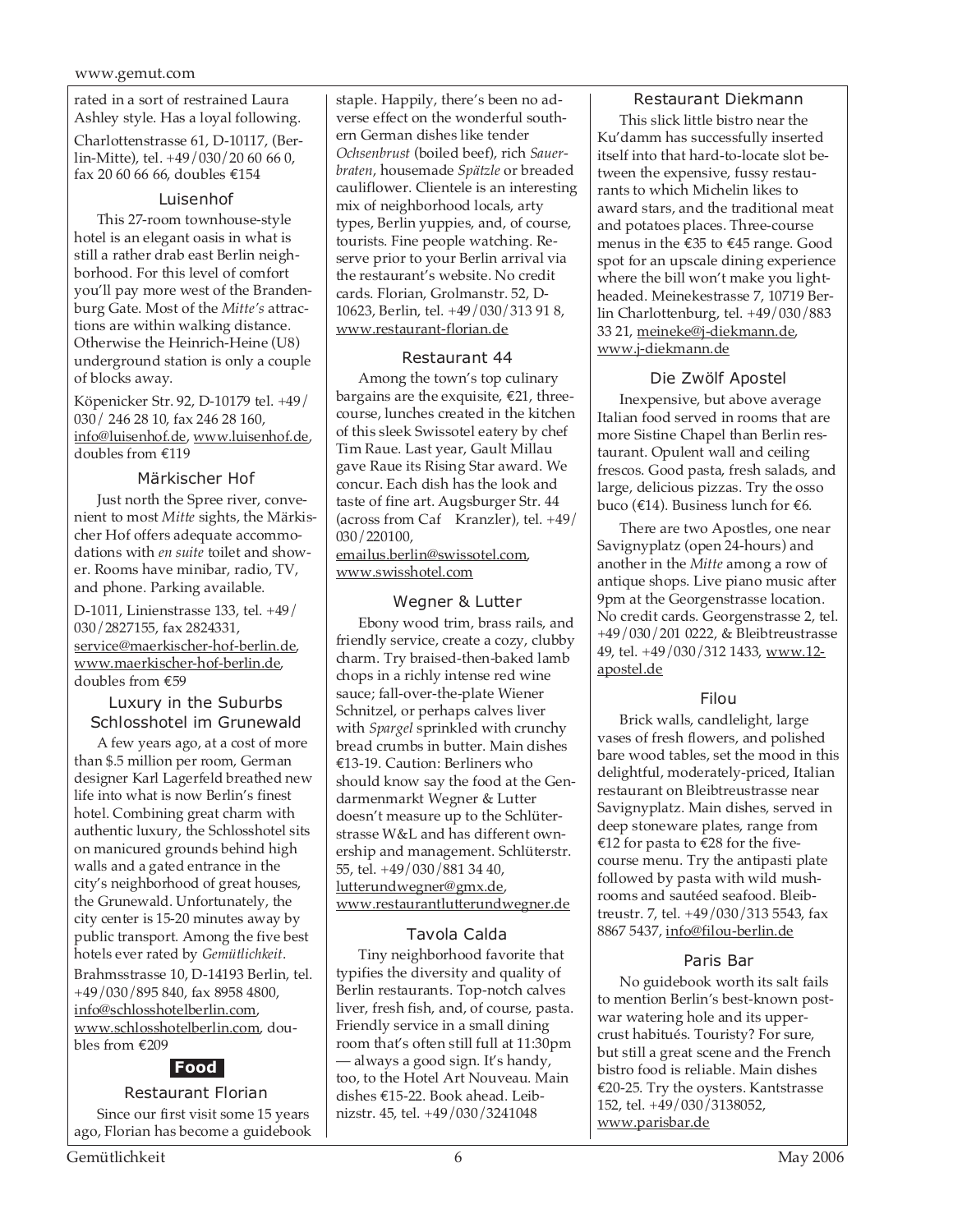www.gemut.com

#### Rogacki

A visit to Berlin is not complete without lunch at Rogacki. At this standup, four-sided seafood bar in a blue-collar district market, CEOs in \$4,000 suits rub elbows with hard-hat laborers and TV stars. Choose from the menu board or find something at one of the market's vendor stands; see it cooked on the grill, garnished with crisp, fresh salad or to-die-for roast potatoes *mit Speck* (with bacon)—or both—then served still sizzling. A wonderful baked flounder, sprinkled with bacon and tiny fresh *Nord See* shrimp, with the grilled potatoes is a mere €8.9 and easily serves two. Three oysters —tasting as though they were plucked from the sea within the last 15 minutes —with a glass of crisp white wine is just  $€6$ . Lunch only. Wilmersdorfer Str. 145, http://rogacki.de/ro/main10.htm

#### Dressler

We've had good and just OK food at this handsome, Paris-style bistro on Unter den Linden, near the Brandenburg Gate. Main dishes €17 to €22. Try the scampi (€22). Unter den Linden 39 (also at Kurfürstendamm 207-208), www.restaurant-dressler.com

#### Samos

Inexpensive, no-frills Greek taverna just down the street from the Art Nouveau featuring familiar Greek dishes. Most appetites will be satisfied with a plate of mixed Greek appetizers. Leibnizstrasse 56

#### Klemke

Amazing food at amazing prices. This neighborhood wine bar/restaurant serves hearty, home-style dishes to some 250 customers per day at indoor and outdoor stand-up tables graced with fresh flowers. A big salad is €3, a huge serving of strawberries and whipped cream costs  $€1.8$ , and main dishes of meat, potatoes or rice, and salad are in the €4.5-5.5 range. A generous glass of Pinot Grigio is just €2. Lunch only. Mommenstr. 9, tel. +49/030/8811909

#### Alibaba

For dirt cheap but surprisingly good food, try this Savignyplatz institution. A slice of pizza is still just one euro. Bleibtreustrasse 45 ľШ

#### *HOTEL PRICES Continued from page 1*

Of the six selected, we tossed out the highest and lowest priced hotels and averaged the lowest double room price for the remaining four. Since the 2006 *Switzerland Red Guide* is not yet available, we used the 2005 edition which shows only the highest double room price. That explains why there is a different price for Zürich in the major European cities list than in the Switzerland cities list.

Since there is usually a strong price correlation among hotel categories, these lists may be a useful guideline to the relative costs of all levels of accommodations among the cities. In other words, if the rates for leading three-star hotels in city A are 20 percent higher than in city B, it is fairly safe to conclude that city A will also have proportionally higher prices for both simpler and more luxurious accommodations.

Here are the results in price order starting with the most expensive.

#### **Major European Cities**

| Switzerland |       |
|-------------|-------|
|             | \$319 |
|             | \$295 |
|             | \$269 |
|             | \$247 |
|             | \$250 |
|             | \$224 |
|             | \$216 |
|             | \$215 |
|             | \$214 |
|             | \$212 |
|             | \$202 |
|             | \$200 |
|             | \$194 |
|             | \$193 |
|             | \$188 |
|             | \$185 |
|             | \$183 |
|             | \$183 |
|             | \$172 |
|             | \$171 |
|             | \$171 |
|             | \$158 |
|             | \$150 |
|             | \$143 |
|             | \$115 |
|             |       |

# **News/Deals**

■ Since *Gemütlichkeit* is about independent travel in Europe, we seldom recommend guided tours. An exception must be made, however, for Karen Pasold's annual **"Christmas Markets of Imperial Europe."** With a focus on Eastern Europe, the knowledgeable Ms. Pasold has created a small group product that offers superior accommodations and delves deeper into Europe's Christmas culture than the standard, highly-commercialized Nürnberg-Salzburg-Munich-Rothenburg itineraries operated by the major tour operators.

Her 13-day, 12-night sojourn this year begins November 27 in Prague, visits Dresden, Leipzig, and Krakow, then finishes with three nights in Warsaw. There is a Meissen lunch stop between Dresden and Leipzig. First-rate hotels are Prague's **U. Prince**, **Taschenbergpalais** in Dresden, **Hotel Furstenhof** in Leipzig, **Hotel Fancuski** in Krakow, and Warsaw's **Bristol Hotel**.

The \$2,799 per person, double occupancy price includes hotel, porterage, two lunches, eight dinners, tickets to a performance of the National Ballet in Warsaw, ground transfers via luxury motor coach be-